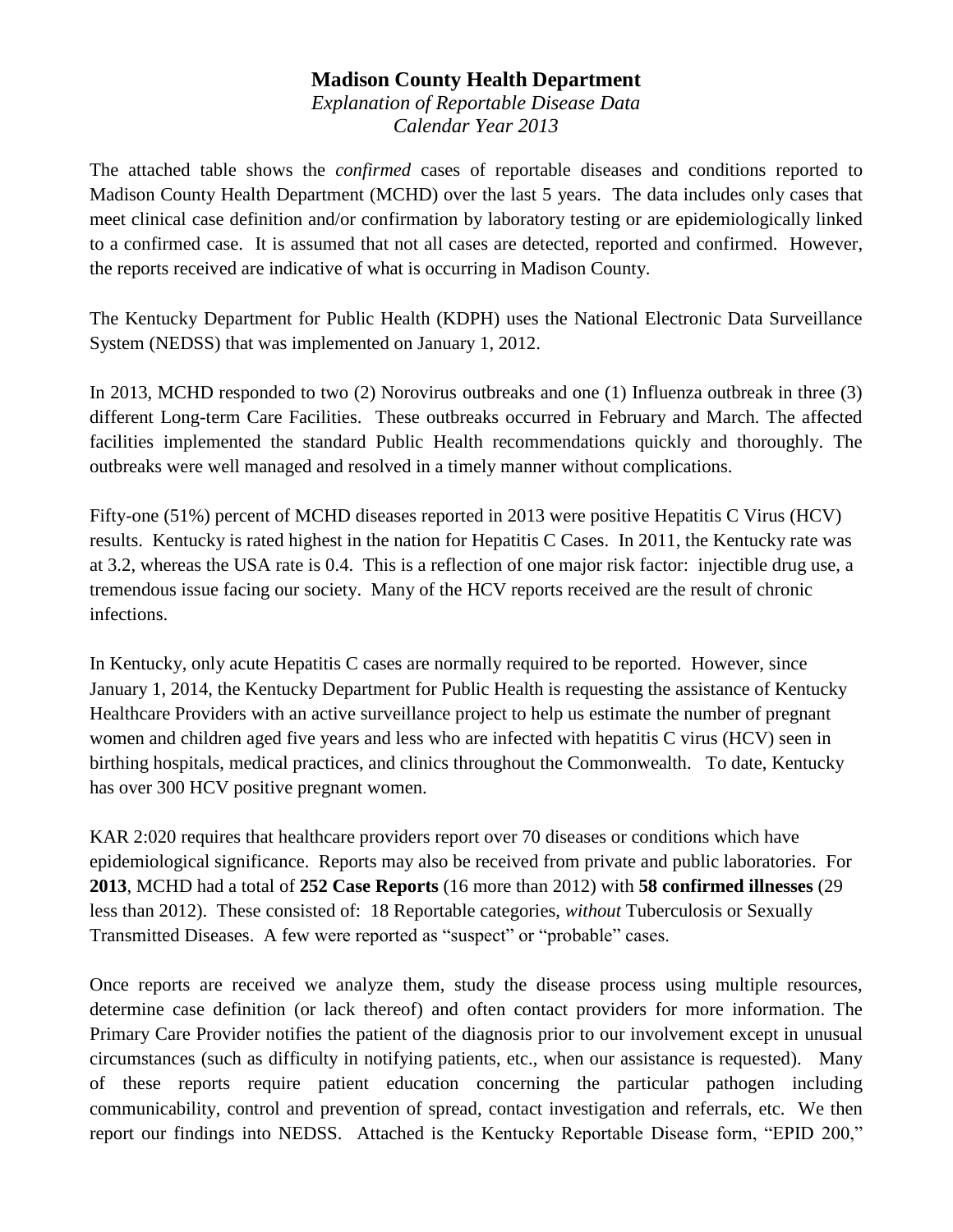which lists all diseases or conditions reportable in KY. In outbreak situations, we partner with community providers to provide support, information, contact investigations, resources, referrals, etc.

MCHD continues to voluntarily participate in year round influenza-like illness surveillance in accordance with state requests as outlined by KDPH.

Note of Interest: We anticipate another *possible* outbreak of Pertussis in the coming months related to the recent events of 800 cases within 2 weeks that occurred in California. As of June 10, there have been 3,458 cases of [pertussis](http://www.healio.com/infectious-disease/pediatric-id/news/print/infectious-disease-news/%7B995c9cc3-e549-4d4b-9ff9-ca7a809388bb%7D/unknown-toxin-may-be-cause-of-pertussis-cough) reported to the California Department of Public Health (CDPH) in 2014, more cases than reported in the entire year of 2013. Since our 2012 Pertussis outbreak, KDPH has continued to supply MCHD with free Tdap (Tetanus/Diphtheria/Pertussis) vaccine for Madison County residents in an effort to help keep our "community immunity" as high as possible. We are seeing occasional cases of Pertussis, but they are becoming much less frequent.

<http://www.cdc.gov/hepatitis/Statistics/2011Surveillance/Table4.1.htm>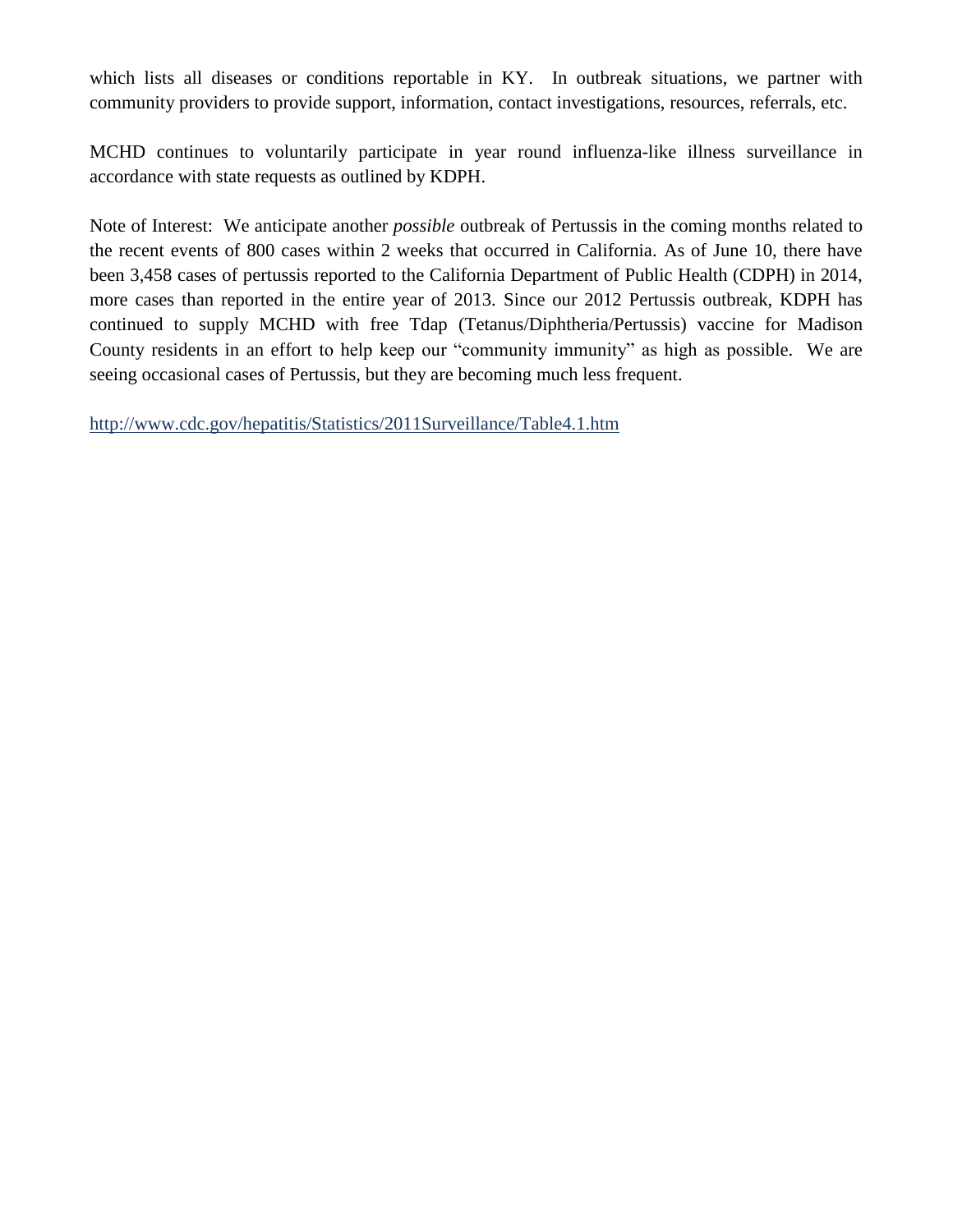## **KENTUCKY REPORTABLE DISEASES AND CONDITIONS Cabinet for Health Services Department for Public Health**

902 KAR 2:020 requires health professionals to report the following diseases to the local health department serving the jurisdiction in which the patient resides or to the Department for Public Health.

| ⊠AIDS**                                     | <b>The Hansen's Disease</b>          | <b>Ricin poisoning</b>                   |
|---------------------------------------------|--------------------------------------|------------------------------------------|
| ▼ Animal bites                              | <b>T</b> Hantavirus infection        | ⊠Rocky Mountain spotted fever            |
| <b>O</b> Animal conditions known to be      | <b>Repatitis A</b>                   | Rubella                                  |
| communicable to man                         | <b>O</b> Hepatitis B, acute          | <b>Rubella syndrome, congenital</b>      |
| $\sqrt{2}$ Anthrax                          | <b>O</b> Hepatitis B, Perinatal      | <b>Salmonellosis</b>                     |
| Asbestosis                                  | $\boxtimes$ Hepatitis C, acute       | <b>Shigellosis</b>                       |
| <b>A</b> Botulism, including infant         | $\boxtimes$ Histoplasmosis           | <b>Silicosis</b>                         |
| <b>A</b> Brucellosis                        | $\boxtimes$ HIV infection**          | <b>&amp; Smallpox</b>                    |
| <b>Campylobacteriosis</b>                   | Influenza virus isolates             | Staphylococcal enterotoxin B             |
| $\boxtimes$ Chancroid                       | E ILI's in long term care facilities | <b>O</b> Streptococcal disease, invasive |
| $\boxtimes$ Chlamydia trachomatis           | $\boxtimes$ Lead poisoning           | Group A                                  |
| <b>Cholera</b>                              | $\boxtimes$ Legionellosis            | $\boxtimes$ Streptococcus pneumoniae,    |
| Coal workers' pneumoconiosis                | <b>AListeriosis</b>                  | drug-resistant invasive disease          |
| <sup>2</sup> Cryptosporidiosis              | ⊠Lyme Disease                        | <b>Syphilis, primary, secondary</b>      |
| <b>Diphtheria</b>                           | ⊠Lymphogranuloma venereum            | early latent or congenital               |
| <b>B.</b> E. coli, 0157:H7                  | $\boxtimes$ Malaria                  | $\boxtimes$ Syphilis, other than primary |
| E. coli, shiga toxin positive               | <b>T</b> Measles                     | secondary, early latent or               |
| $\boxtimes$ Ehrlichiosis                    | <b>Meningococcal infection</b>       | congenital                               |
| <sup>2</sup> Encephalitis, California group | <b>O</b> Mumps                       | <b>T</b> etanus                          |
| <sup>2</sup> Encephalitis, Eastern Equine   | & Mycotoxins-T2                      | <b>O</b> Toxic shock syndrome            |
| <sup>2</sup> Encephalitis, St. Louis        | Pertussis                            | $\boxtimes$ Toxoplasmosis                |
| <b>A Encephalitis, Venezuelan Equine</b>    | <b>A</b> Plague                      | <b>O</b> Tuberculosis                    |
| <sup>2</sup> Encephalitis, Western Equine   | Poliomyelitis                        | <b>A</b> Tularemia                       |
| <b>TEncephalitis, West Nile</b>             | <b>P</b> Psittacosis                 | <sup>2</sup> Typhoid fever               |
| <b>O</b> Foodborne outbreak/intoxication    | <b>APQ</b> fever                     | <i>Nibrio parahaemolyticus</i>           |
| $\boxtimes$ Gonorrhea                       | <b>Rabies</b> , animal               | <i>Nibrio</i> vulnificus                 |
| $\boxtimes$ Granuloma inguinale             | Rabies, human                        | Viral hemorrhagic fevers                 |
| <sup>2</sup> Haemophilus influenzae,        | ⊠Rabies post-exposure                | <b>O</b> Waterborne outbreaks            |
| invasive disease                            | prophylaxis                          | <sup>2</sup> Yellow fever                |

 **POSSIBLE INDICATOR OF BIOTERRORISM–REPORT IMMEDIATELY. <b>** $\bullet$  REPORTING REQUIRED WITHIN 24 HOURS–by telephone or FAX, followed by written report. **Q** REPORTING REQUIRED WITHIN 1 BUSINESS DAY–by telephone or FAX, followed by written report. **REPORTING REQUIRED WITHIN 5 BUSINESS DAYS ▼ Report animal bites within 12 hours to the local health department in accordance with KRS 258.065. …………………………………………………… ………………………………………………………………**

**REPORT IMMEDIATELY by TELEPHONE to the Local Health Department or the KDPH:**

- **Unexpected pattern of cases, suspected cases or deaths which may indicate a newly recognized infectious agent.**
- **An outbreak, epidemic, related public health hazard or act of bioterrorism, such as SMALLPOX.**

**Kentucky Department for Public Health in Frankfort Telephone: (502) 564-3418 or 1-888-9-REPORT Fax: (502) 696-3803**

\*To report HIV/AIDS or to obtain report forms in the Louisville area (Bullitt, Henry, Jefferson, Oldham, Shelby, Spencer, and Trimble counties), call the HIV/AIDS Louisville Jefferson County Surveillance Program at: 502-574-6574. In all other Kentucky counties contact the HIV/AIDS Branch at: 502-564-6539. **NEVER REPORT AN HIV/AIDS CASE BY FAX MACHINE OR ANSWERING MACHINE.**

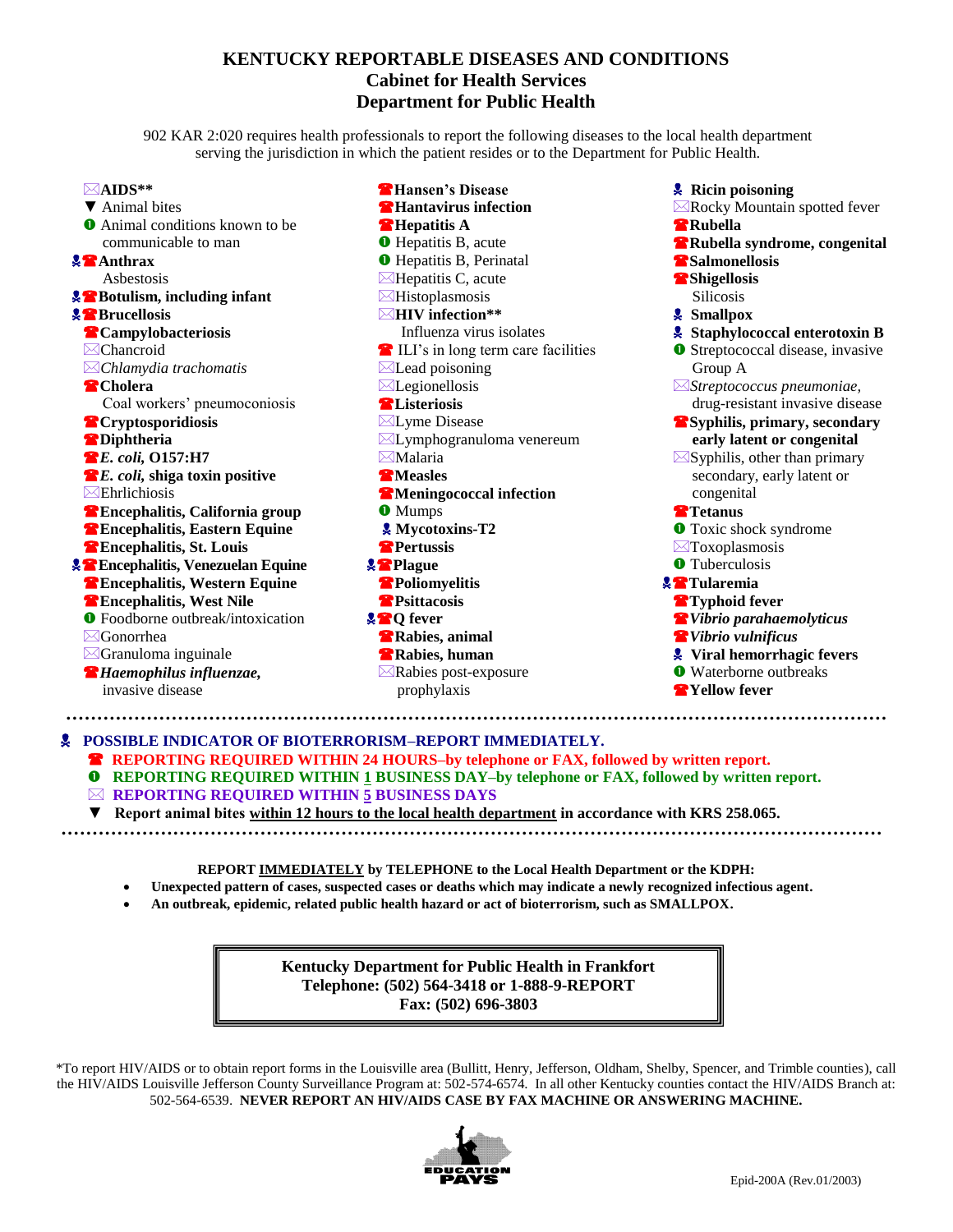## **Madison County**  *Reportable Disease Summary 2009-2013*

*Statistics based on calendar year.*

| <b>CONFIRMED DISEASE</b>                                     | 2009                 | 2010                 | 2011                 | 2012                 | 2013                        | <b>TOTAL</b>   |
|--------------------------------------------------------------|----------------------|----------------------|----------------------|----------------------|-----------------------------|----------------|
| Campylobacteriosis                                           | 3                    | $\bf{4}$             | 9                    | 9                    | $11\,$                      | 36             |
| Escherichia coli ;                                           |                      |                      |                      |                      |                             |                |
| shiga toxin positive                                         | $\mathbf{1}$         | $\cdot$              | $\sqrt{5}$           | $\mathbf{1}$         | $\boldsymbol{0}$            | $\overline{7}$ |
| Group A Strep;<br>invasive disease                           | $\ddot{\phantom{0}}$ | $\,1\,$              | $\cdot$              | $\cdot$              | $\boldsymbol{0}$            | $\mathbf{1}$   |
| Haemophilus Influenza                                        | $\cdot$              | $\sqrt{2}$           | $\epsilon$           | $\bullet$            | $\boldsymbol{0}$            | $\mathbf 2$    |
| <b>Hepatitis A</b>                                           | $\mathbf{1}$         |                      |                      | $\mathbf{1}$         | $\overline{4}$              | 6              |
| Hepatitis B; acute                                           | 3                    | $\sqrt{2}$           | $\sqrt{2}$           | 6                    | $\overline{7}$              | ${\bf 20}$     |
| Hepatitis C; acute                                           | $\cdot$              | $\,1\,$              | $\mathbf{1}$         | $\mathbf{1}$         | $\sqrt{2}$                  | ${\bf 5}$      |
| Histoplasmosis                                               | $\sqrt{2}$           | $\cdot$              | $\ddot{\phantom{1}}$ |                      | $\boldsymbol{0}$            | $\mathbf 2$    |
| Influenza                                                    | 266                  | 27                   | 75                   | $10\,$               | $\,8\,$                     | 386            |
| Legionella                                                   | $\overline{2}$       |                      |                      |                      | $\ensuremath{\mathfrak{Z}}$ | 5              |
| Pertussis                                                    | $20\,$               | 12                   | $\sqrt{2}$           | $41\,$               | $\,8\,$                     | 83             |
| Rabies, animal                                               | $\overline{2}$       | $\cdot$              | $\mathbf{1}$         |                      | $\boldsymbol{0}$            | $\mathbf{3}$   |
| Rabies, PEP                                                  | $\ddot{\phantom{1}}$ | $\ddot{\phantom{0}}$ |                      | $\mathbf{1}$         | $\mathbf{0}$                | $\mathbf{1}$   |
| Salmonella                                                   | 10                   | 18                   | 9                    | 14                   | $\boldsymbol{9}$            | 60             |
| Shigella                                                     | $\cdot$              | $\overline{2}$       | $\cdot$              | $\ddot{\phantom{0}}$ | $\,1$                       | 3              |
| <b>Strep Pneumoniae</b> ;<br>drug-resistant invasive disease | $\mathbf{1}$         | 5                    | $\overline{2}$       | $\mathbf{1}$         | $\,1\,$                     | ${\bf 10}$     |
| <b>Streptococcal Toxic</b>                                   |                      |                      |                      |                      |                             |                |
| <b>Shock Syndrome</b>                                        |                      | $\,1\,$              |                      | $\mathbf{1}$         | $\mathbf{0}$                | $\overline{2}$ |
| <b>Tuberculosis</b>                                          | $\mathbf{1}$         |                      | $\mathbf{1}$         | $\mathbf{1}$         | $\Omega$                    | 3              |
| Ehrlichosis                                                  |                      |                      |                      |                      | $\mathbf{1}$                | $\mathbf{1}$   |
| <b>Perinatal Hepatitis B</b>                                 |                      |                      |                      |                      | $\ensuremath{\mathsf{3}}$   | $\mathbf{3}$   |
| Hansen's Disease/Leprosy                                     |                      |                      |                      |                      | $\overline{1}$              | $\mathbf 1$    |
| <b>Rocky Mountain Spotted Fever</b>                          |                      |                      |                      |                      | $\,1\,$                     | $\mathbf 1$    |
| <b>TOTAL</b>                                                 | 312                  | ${\bf 75}$           | ${\bf 107}$          | ${\bf 87}$           | $60\,$                      | 641            |

*Data Source: Business Objects & local epi surveillance/reports. Report created by Karen King, RN, Nurse Supervisor*